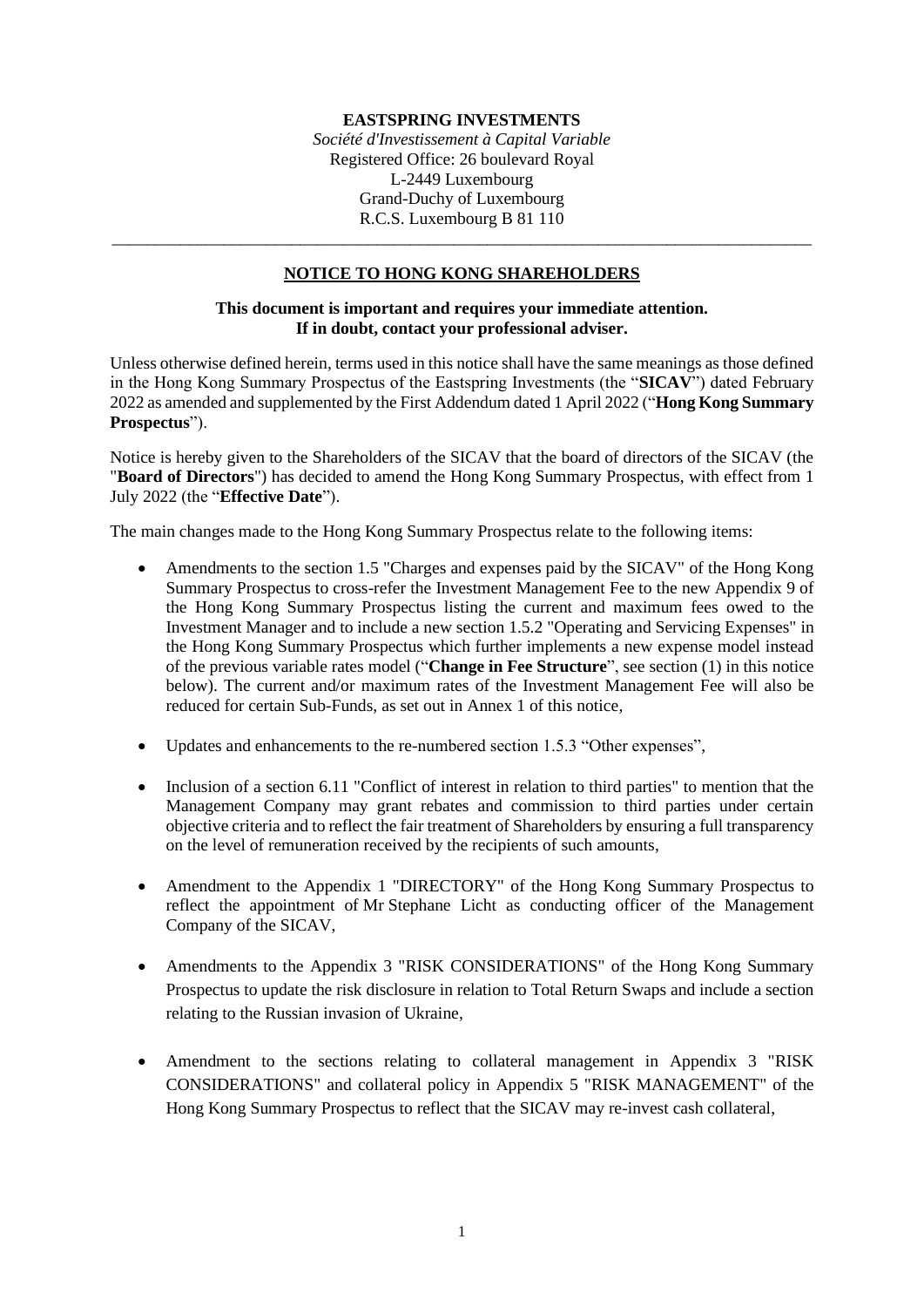• Inclusion of an Appendix 9 "SUMMARY OF CHARGES AND EXPENSES" of the Hong Kong Summary Prospectus containing a summary of charges and expenses at Sub-Fund and share class level.

In addition, the Board of Directors would like to inform the Shareholders of the changes made to the  $\overline{\text{Sub-Fund}(s)}$  in which they invest:

# **(1) Change in Fee Structure**

Currently, the Sub-Funds charge a depositary fee of up to 0.12% of the relevant Sub-Funds' Net Asset Value relating to safekeeping of assets of the relevant Sub-Funds, and an administration fee in various rates in consideration of distribution-related services provided to the relevant Sub-Funds. Further, the Management Company currently collects from the SICAV the amount of customary annual fees due to the central administration, registrar and transfer agent and listing agent; and is entitled to receive from the SICAV on demand reimbursement for its reasonable cash disbursements in the performance of its duties. In addition, the SICAV currently bears all its operating expenses (including without limitation the costs of buying and selling securities, governmental charges, legal and auditing fees, directors' fees, interest, printing, reporting and publication expenses, paying agency fees, postage and telephone).

With effect from the Effective Date, to preserve Shareholders from fluctuations in the Sub-Funds' operating and servicing expenses so that Shareholders will have a greater degree of certainty around ongoing charges and maximizing transparency and comparability, a new expense model will be adopted, such that an overall operating and servicing expenses (representing, inter alia, Management Company expenses, custody, depositary and safekeeping charges, transfer, registrar and payment agency fees, administration, domiciliary and fund accounting services, transaction fees, collateral management fees, audit fees, SICAV's Directors' fees, professional and documentation costs, etc.) will be imposed.

You may refer to the section headed 1.5.2 "Operating and Servicing Expenses" in the updated Hong Kong Summary Prospectus for more details.

A comparison between the previous variable rates model and the new lump sum expense model is summarised in the below table:

| + Annual<br>Investment<br><b>Management Fee</b>                                                                                                                                                                                                                                                                  |
|------------------------------------------------------------------------------------------------------------------------------------------------------------------------------------------------------------------------------------------------------------------------------------------------------------------|
|                                                                                                                                                                                                                                                                                                                  |
| (This fee covers<br>Eastspring<br>Investment's management of the                                                                                                                                                                                                                                                 |
| + <b>Fixed Fund Expenses</b> (new<br>operating and servicing expenses)<br>(These include the costs that must be)<br>met to ensure the Fund is appropriately<br>governed and administered to be listed<br>in section 1.5.2 "Operating and<br>Servicing Expenses" of the updated<br>Hong Kong Summary Prospectus.) |
|                                                                                                                                                                                                                                                                                                                  |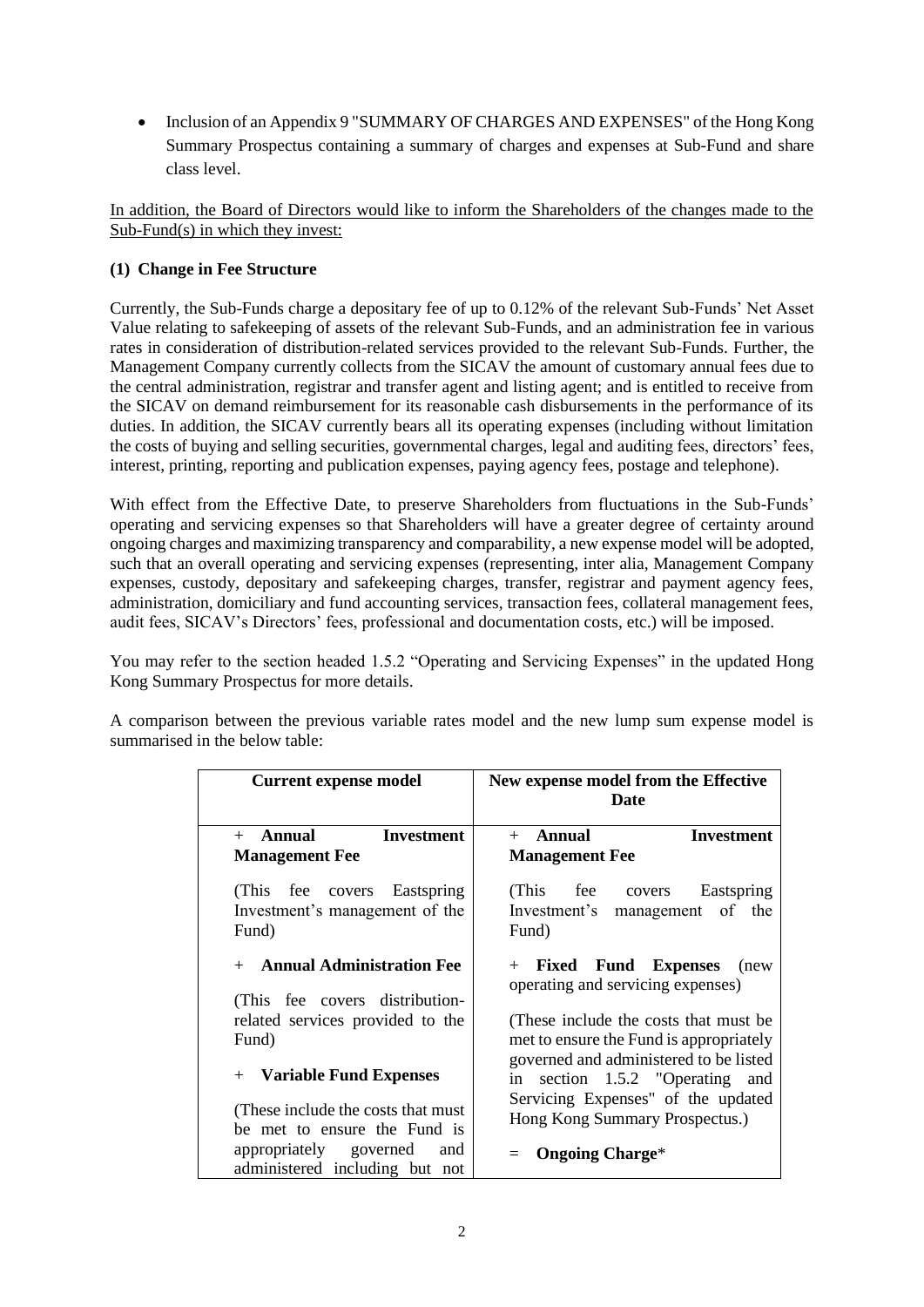| limited to services such as<br>depositary,<br>central<br>administration, registrar<br>and<br>transfer agent, listing agent and<br>other expenses.) | *Includes "Other Expenses" to be<br>listed in section 1.5.3 of the updated<br>Hong Kong Summary Prospectus.<br>These costs cannot be predicted in<br>advance. |
|----------------------------------------------------------------------------------------------------------------------------------------------------|---------------------------------------------------------------------------------------------------------------------------------------------------------------|
| $=$ Ongoing Charge                                                                                                                                 |                                                                                                                                                               |

The SICAV has agreed with the Management Company that the fee charged to cover operating and servicing expenses is normally set by the Management Company, for each Sub-Fund and/or Share Class, at a fixed annual percentage, and such fixed annual percentage shall not exceed the maximum percentage of 0.30% of the Net Asset Value of the relevant Sub-Fund. Such fixed annual percentage will correspond to anticipated expenses determined on an arm's length basis by the SICAV and the Management Company, taking into account the historical pattern of the actual fees charged. The excess of such expenses above such fixed annual percentage will be borne directly by the Management Company or its affiliates, and equally the Management Company or its affiliates may retain any surplus.

The Management Company, taking into account the historical pattern of the actual fees charged, has determined that the operating and servicing expenses of up to 0.30% of the Net Asset Value of the relevant Sub-Fund is a reasonable fee level. The Management Company is of the view that such change in fee structure is in the best interest of the Shareholders.

The expenses will be accrued daily and will be payable monthly in arrears.

The actual amount paid for operating and servicing expenses will be shown in the semi-annual and annual report of the SICAV.

Please refer to Annex 2 for the more details of the expected impact of such change in fee structure on the fees and expenses paid by the SICAV and the ongoing charges of the Sub-Funds.

The costs and expenses that will be incurred in connection with the Change in Fee Structure, estimated to be USD 5,400, representing 0.00003% of the Net Asset Value of the Sub-Funds, will be borne by the Sub-Funds.

In accordance with the Hong Kong Summary Prospectus, Shareholders of the SICAV who do not consent to this change shall be entitled to request the redemption of their Shares or conversion of their Shares into other SFC-authorised<sup>1</sup> Sub-Fund(s) without redemption/conversion fees<sup>2</sup> (as applicable) from the date of this notice until the last business day before the Effective Date, i.e. 30 June 2022.

### **(2) Securities Lending Transactions**

Currently, none of the Sub-Funds will make use of securities lending transactions.

With effect from the Effective Date, for the purpose of efficient portfolio management to generate additional capital or income, the assets of each of the relevant Sub-Funds may be subject to securities lending transactions and in the proportions indicated below (the "**Introduction of Securities Lending**"):

<sup>&</sup>lt;sup>1</sup> SFC authorisation is not a recommendation or endorsement of the Sub-Fund nor does it guarantee the commercial merits of the Sub-Fund or its performance. It does not mean the Sub-Fund is suitable for all investors nor is it an endorsement of its suitability for any particular investor or class of investors.

<sup>&</sup>lt;sup>2</sup> Please note that we will not impose any charges in respect of your redemption/conversion instructions. However, your distributor may charge you a redemption, conversion or transaction fees in respect of such instructions. You are advised to contact your distributor should you have any questions.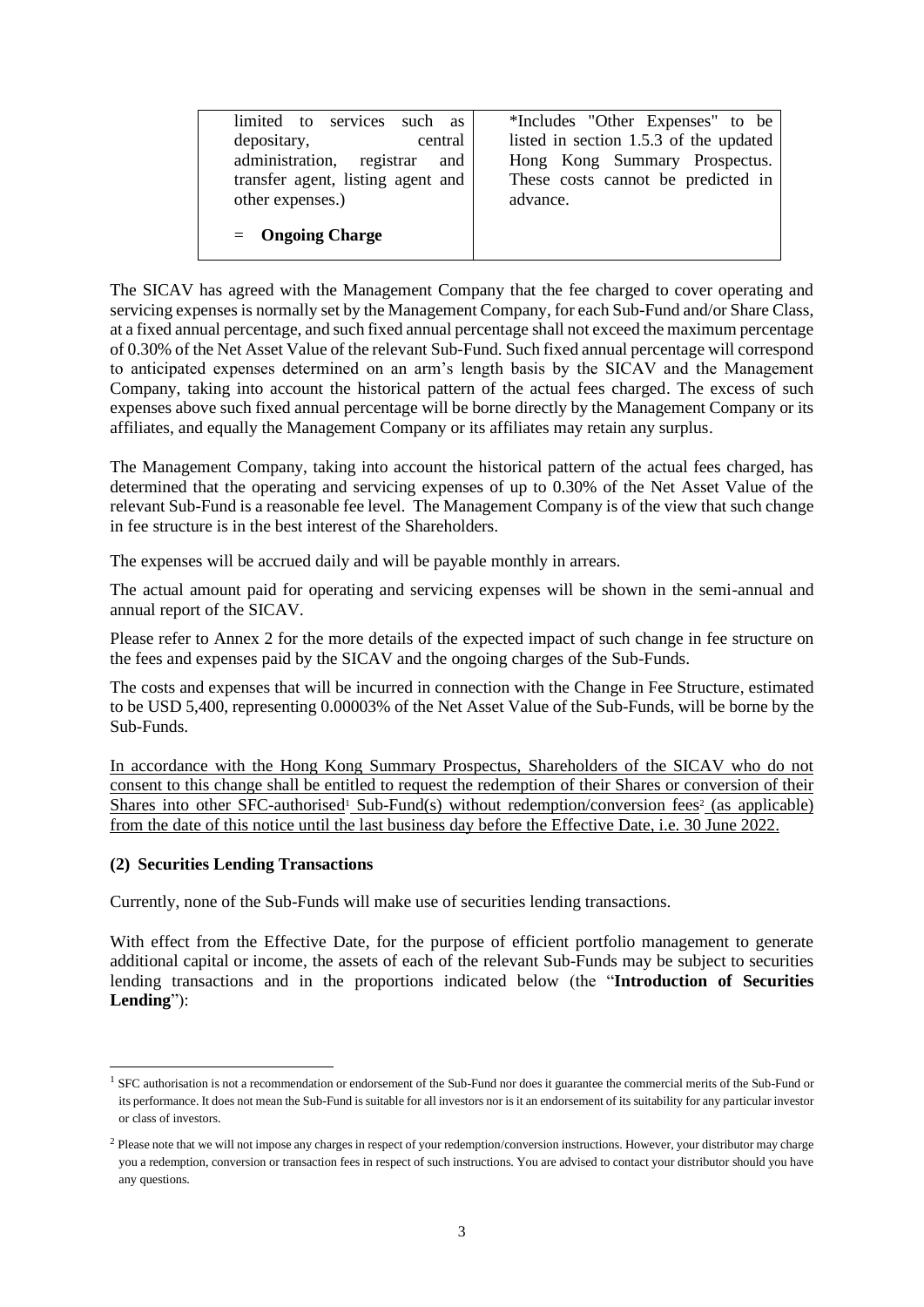| Name of Sub-Fund                            | Maximum<br>proportion | Expected proportion |
|---------------------------------------------|-----------------------|---------------------|
|                                             | of AUM*               | of AUM*             |
|                                             |                       |                     |
| All Sub-Funds, with the exception of:       | 25%                   | $0\% - 25\%$        |
|                                             |                       |                     |
| Eastspring Investments $-$ US<br>High       |                       |                     |
| Investment Grade Bond Fund                  |                       |                     |
| Eastspring Investments – US High Yield<br>- |                       |                     |
| <b>Bond Fund</b>                            |                       |                     |
| Eastspring Investments – US Investment      |                       |                     |
| Grade Bond Fund                             |                       |                     |
| Eastspring Investments – World Value        |                       |                     |
| <b>Equity Fund</b>                          |                       |                     |
|                                             |                       |                     |

\* In this context, AUM is defined as the NAV of the relevant Sub-Fund

Securities lending transactions consist in transactions whereby a lender transfers securities or instruments to a borrower, subject to a commitment that the borrower will return equivalent securities or instruments on a future date or when requested to do so by the lender, such transaction being considered as securities lending for the party transferring the securities or instruments and being considered as securities borrowing for the counterparty to which they are transferred. Sub-Funds engaging in securities lending transactions will be subject to additional risks relating to securities lending transactions, including operational risk, liquidity risk, counterparty risk, custody risks and legal risk. You may refer to the new risk factor headed "Securities Lending" under Appendix 3 "RISK CONSIDERATIONS" of the updated Hong Kong Summary Prospectus for more details.

#### *Progressive fee split for securities lending transactions*

Amendments will be made to the Appendix 5 "RISK MANAGEMENT" of the Hong Kong Summary Prospectus to reflect the Introduction of Securities Lending and also to update the section relating to the securities financing transactions in light of the CSSF FAQ dated 18 December 2020 on the use of Securities Financing Transactions by UCITS and, in particular, to implement a progressive fee split for securities lending transactions between the SICAV and the securities lending agent (i.e. The Bank of New York Mellon SA/NV), as further indicated per the below table:

| Fee split (retained by the<br><b>SICAV/paid to the lending</b><br>agent) | Minimum gross annual revenue<br>(USD million) |
|--------------------------------------------------------------------------|-----------------------------------------------|
| 86/14                                                                    | $0 - 14.99$                                   |
| 87/13                                                                    | 15                                            |
| 88/12                                                                    | 25                                            |
| 89/11                                                                    | 35                                            |
|                                                                          |                                               |

According to the initial fee split, the SICAV pays 14% of gross revenues from securities lending activities as costs/fees to the lending agent and retains 86% of the gross revenues from securities lending activities. When gross revenue generated from these transactions exceeds one of the level indicated in the above table, a new fee split will be applicable and take effect on the first business day of the following calendar month, noting that such fee split will always be in favour of the SICAV. Conversely, the fee split may be adjusted in the opposite direction (i.e. result in a decrease of the fee split), in the event that the gross annual revenue from securities lending transactions falls below one of the achieved level.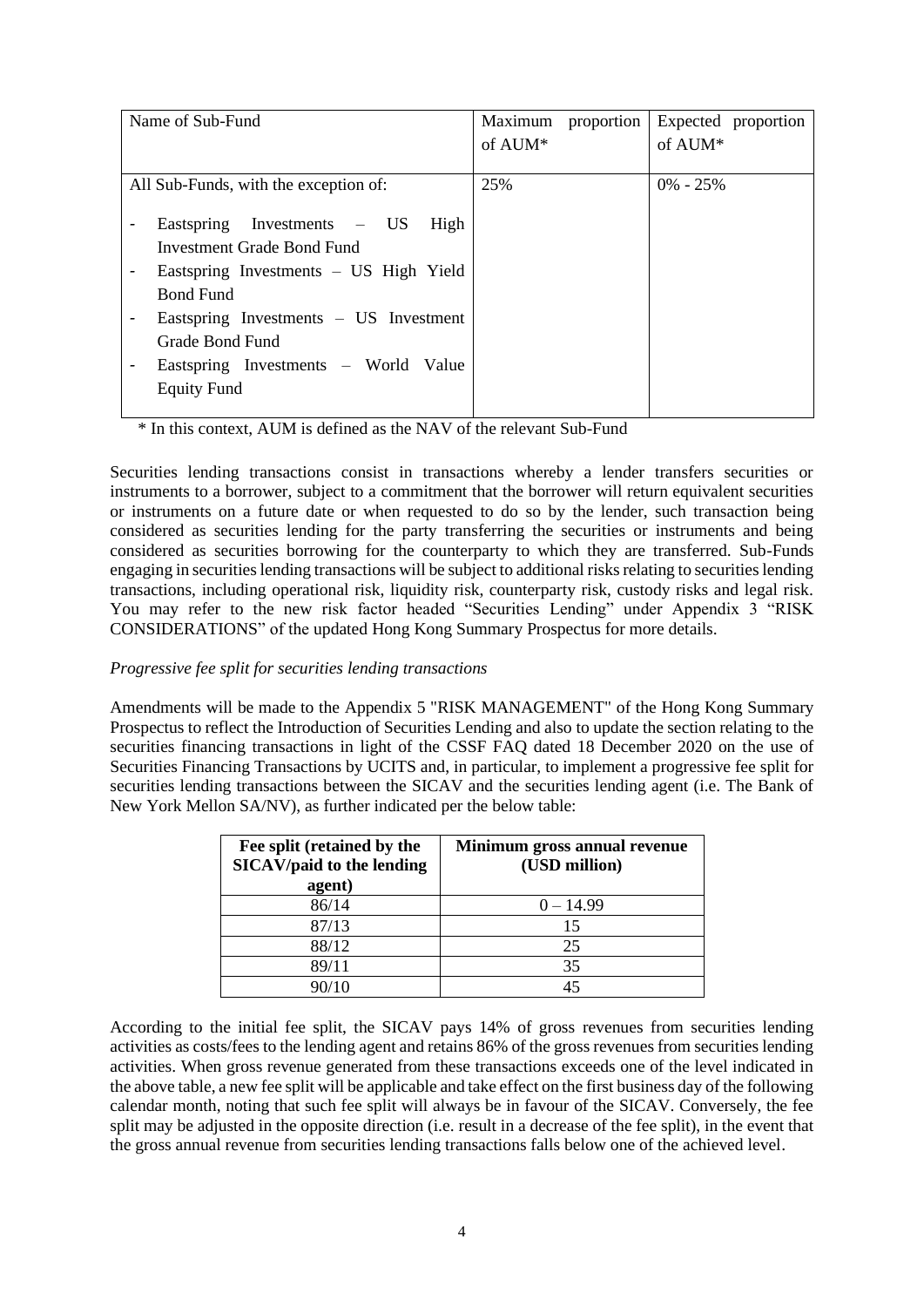The costs and expenses that will be incurred in connection with the Introduction of Securities Lending, estimated to be USD 7,560, representing 0.00004% of the Net Asset Value of the relevant Sub-Funds, will be borne by the relevant Sub-Funds.

In accordance with the Hong Kong Summary Prospectus, Shareholders of the SICAV who do not consent to this change shall be entitled to request the redemption of their Shares or conversion of their Shares into other SFC-authorised<sup>1</sup> Sub-Fund(s) without redemption/conversion fees<sup>2</sup> (as applicable) from the date of this notice until the last business day before the Effective Date, i.e. 30 June 2022.

### **(3) Notice to the shareholders of the "Eastspring Investments – Global Market Navigator Fund" (for the purpose of this section, the "Sub-Fund")**

As the Sub-Fund invests in a diversified range of global assets, the investment objective of the Sub-Fund as currently disclosed in the Hong Kong Summary Prospectus will be amended to clarify that the Sub-Fund may invest up to 10% in aggregate of its net assets in Alternative Asset Classes (as defined below) and shall read as follows, with effect from the Effective Date:

*"The Sub-Fund aims to achieve positive absolute returns over the medium-term through the implementation of an actively managed investment strategy in a diversified range of global assets including cash, equities, bonds and currencies. Exposure to each of the asset classes will be primarily through exchange traded funds, index futures, direct equity and bonds (including high yield bonds, CMBS, ABS and MBS), swaps, options and foreign exchange forwards, each of which may be traded through recognised exchanges or via the over-the-counter markets*<sup>3</sup> *. The Sub-Fund may also invest up to 10% in aggregate of its net assets in Alternative Asset Classes. This objective may also be achieved through investments in unlisted collective investment schemes and other sub-funds of the SICAV on an ancillary basis below 30% of the net assets of the Sub-Fund. Underlying funds, other than sub-funds of the SICAV, may charge management fees of up to 1.00% per annum of their net assets. No management fee will be charged by other sub-funds of the SICAV.* 

*This Sub-Fund may also invest up to 5% in aggregate of its net assets in Distressed Securities and Defaulted Securities. The Sub-Fund may invest no more than 25% of its net assets in debt instruments with loss absorption features out of which up to 5% of its net assets may be invested in CoCos with loss absorption features (such as Additional Tier 1 capital and Tier 2 capital instruments with mechanical triggers (i.e. debt instruments with write-down or conversion into equity features with pre-specified triggers)) and up to 20% of its net assets in non-preferred senior debt and other subordinated debts with loss absorption features."*

"Alternative Asset Classes" is defined as follows:-

"**Alternative Asset Classes** Alternative asset classes refer to the following sub asset classes: (i) real estate, (ii) infrastructure, (iii) private equity, (iv) commodities and (v) alternative investment funds. Further details are provided below.

> Real estate, infrastructure, private equity: The exposure to these asset classes will be achieved indirectly through the following eligible asset types:

- transferable securities (including closed ended investment funds)
- UCITS or other UCIs (as further described in Appendix 4)
- REITs

<sup>&</sup>lt;sup>3</sup> The use of derivatives is for efficient portfolio management and hedging purpose.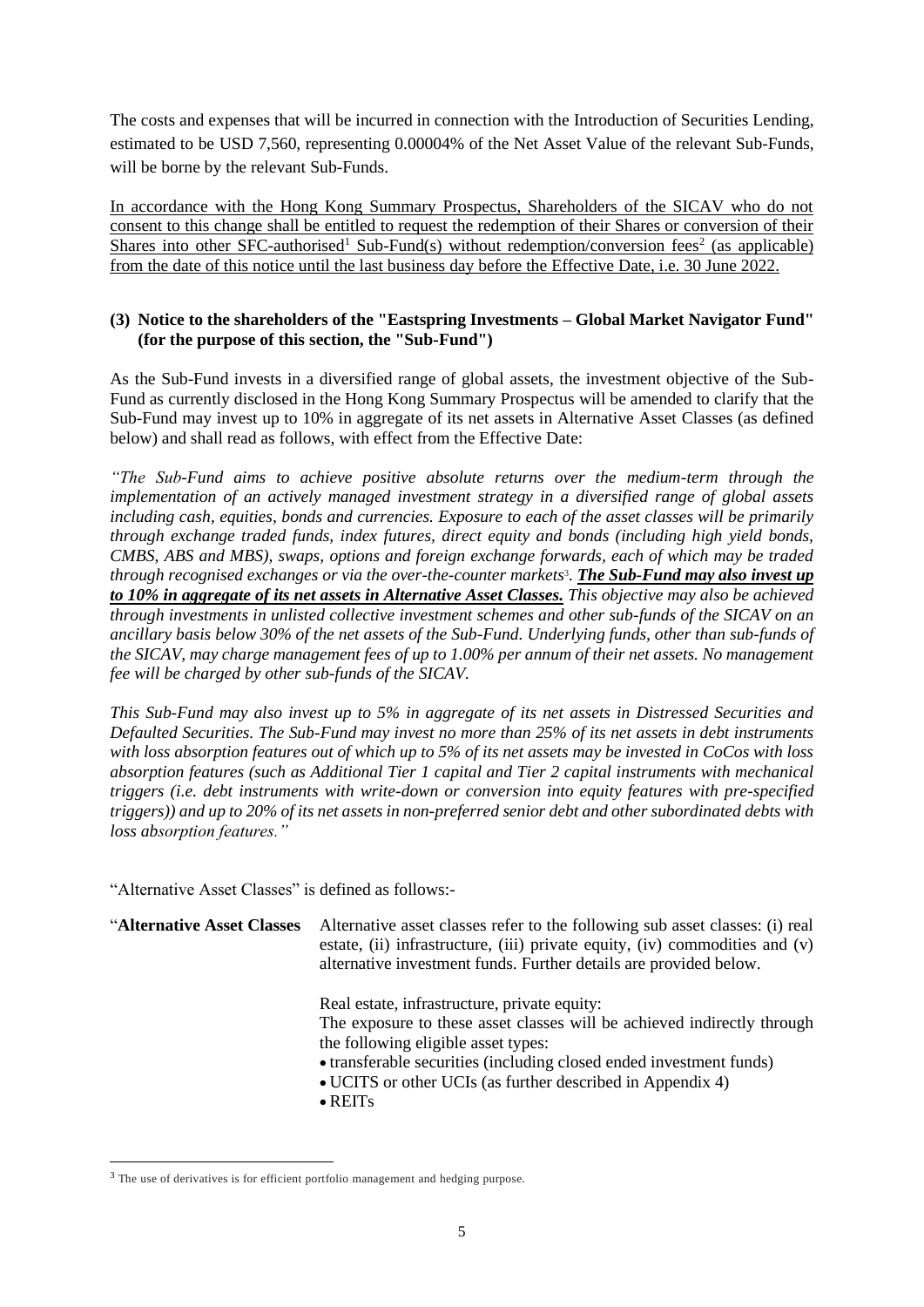Commodities indexes including precious metals indexes: The investment in such asset classes will mainly be obtained indirectly through:

• transferable securities (including closed-ended investment funds)

• UCITS or other UCIs (as further described in Appendix 4)

• financial indices compliant with article 9 of the Grand Ducal Regulation of 8 February 2008 and CSSF Circular 14/592

• derivatives investing in commodities including precious metals Alternative investment funds:

This asset class refers to the "hedge funds like" strategies such as long/ short, event driven, tactical trading and relative value strategies.

The exposure will mainly be obtained indirectly through the eligible asset types described below:

- closed-ended investment funds
- UCITS or other UCIs (as further described in Appendix 4)
- financial indices compliant with article 9 of the Grand Ducal Regulation of 8 February 2008 and CSSF Circular 14/592"

Shareholders of the Sub-Fund should note that this amendment is made for clarification purposes and does not amount to a material change.

Apart from the changes described in this notice, there will be no other changes in the operation or manner in which the Sub-Funds are being managed and there will be no other effect on existing investors as a result of the said changes. Except as disclosed herein, there will be no other changes in the features and risks applicable to the Sub-Funds, and there will be no other changes in the fee level or cost in managing the Sub-Funds. The rights or interests of existing investors will not be materially prejudiced following the Change in Fee Structure and Introduction of Securities Lending.

Corresponding changes will be made to the Hong Kong Summary Prospectus and KFS of the Sub-Funds in due course to reflect the changes set out in this notice and other enhanced disclosures, miscellaneous, editorial and/or administrative updates. You should refer to the updated Hong Kong offering documents for further details.

**\* \* \***

The current version of the Hong Kong Summary Prospectus and KFS are available on www.eastspring.com.hk<sup>4</sup> and hardcopies will also be made available free of charge upon request at the registered office of the Hong Kong Representative, Eastspring Investments (Hong Kong) Limited.

The Board of Directors accepts responsibility for the accuracy of the contents of this notice to Hong Kong Shareholders as at the date of its publication.

If you have any questions or concerns about the foregoing, please contact the Hong Kong Representative, Eastspring Investments (Hong Kong) Limited, at 13/F, One International Finance Centre, 1 Harbour View Street, Central, Hong Kong and (+852) 2868 5330, or your usual contact agent.

1 June 2022

#### EASTSPRING INVESTMENTS

By order of the Board of Directors

<sup>4</sup> This website has not been reviewed by the SFC.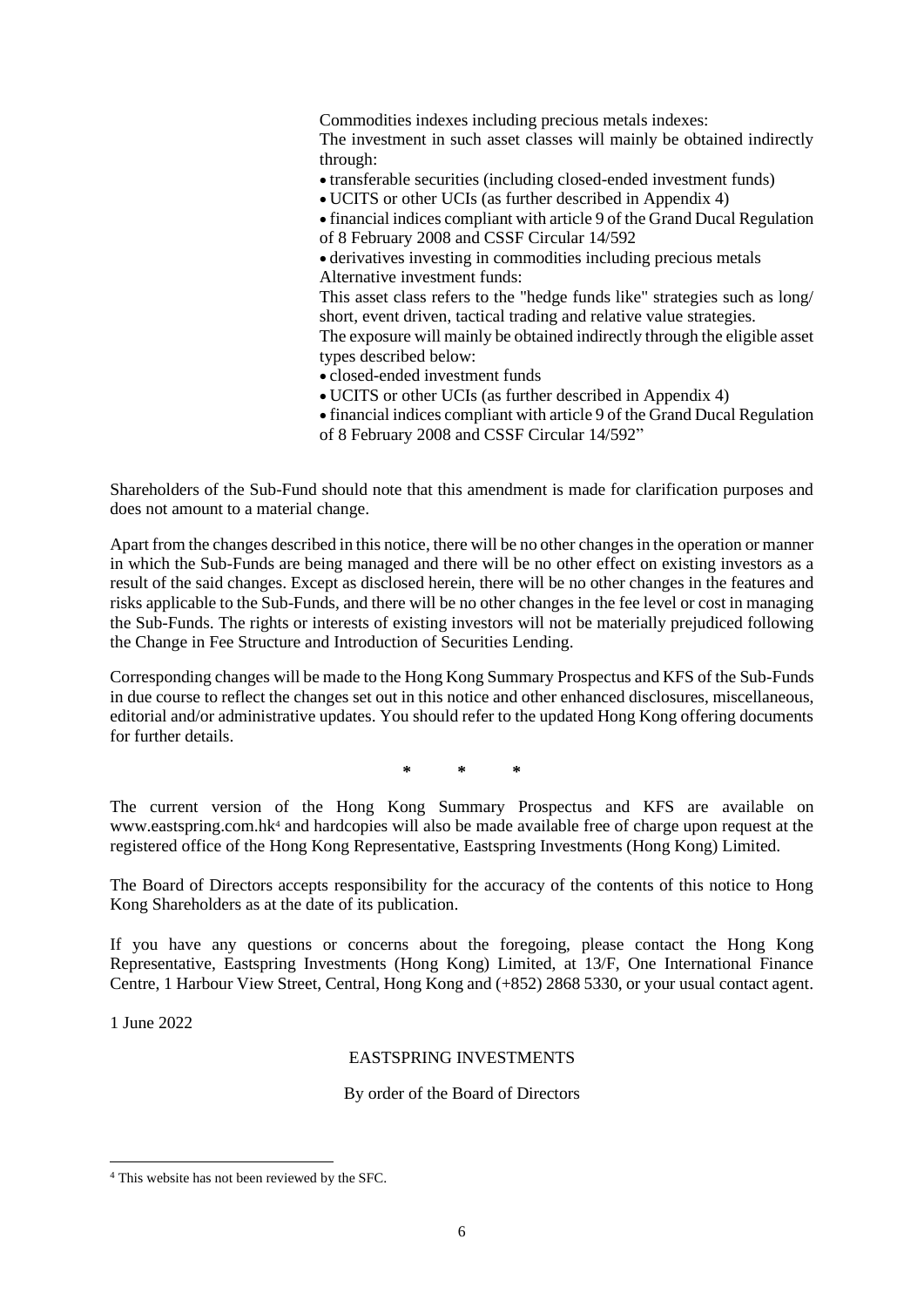# **Annex 1**

With effect from the Effective Date, the maximum rate of the Investment Management Fee of the below Sub-Funds will be reduced as follows:-

| Sub-Fund                                                                                 | <b>Existing maximum</b><br><b>Investment</b><br><b>Management Fee</b><br>(as a % of the Sub-Fund's | New maximum<br><b>Investment</b><br><b>Management Fee</b><br>(as a % of the Sub-<br>Fund's net asset |  |
|------------------------------------------------------------------------------------------|----------------------------------------------------------------------------------------------------|------------------------------------------------------------------------------------------------------|--|
|                                                                                          | net asset value)                                                                                   | value)                                                                                               |  |
| Eastspring Investments - Asia Real Estate Multi<br><b>Asset Income Fund</b>              | 1.50%                                                                                              | 1.25%                                                                                                |  |
| Eastspring Investments - Asian Bond Fund                                                 | 1.25%                                                                                              | 1.00%                                                                                                |  |
| Eastspring Investments - Asian High Yield<br><b>Bond Fund</b>                            | 1.25%                                                                                              | 1.00%                                                                                                |  |
| Eastspring Investments - Asian Local Bond<br>Fund                                        | 1.25%                                                                                              | 1.00%                                                                                                |  |
| Eastspring Investments - Asian Low Volatility<br><b>Equity Fund</b>                      | 1.50%                                                                                              | 1.25%                                                                                                |  |
| Eastspring Investments - China Bond Fund                                                 | 1.25%                                                                                              | 1.00%                                                                                                |  |
| Eastspring Investments - Dragon Peacock Fund                                             | 1.75%                                                                                              | 1.50%                                                                                                |  |
| Eastspring Investments - Global Emerging<br>Markets Dynamic Fund                         | 2.00%                                                                                              | 1.50%                                                                                                |  |
| Eastspring Investments<br>Global<br>Market<br>$\overline{\phantom{a}}$<br>Navigator Fund | 1.50%                                                                                              | 1.25%                                                                                                |  |
| Eastspring Investments - Japan Dynamic Fund                                              | 2.00%                                                                                              | 1.50%                                                                                                |  |
| Eastspring Investments - US High Investment<br>Grade Bond Fund                           | 1.25%                                                                                              | 1.00%                                                                                                |  |
| Eastspring Investments - US Investment Grade<br><b>Bond Fund</b>                         | 1.25%                                                                                              | 1.00%                                                                                                |  |
| Eastspring Investments - World Value Equity<br>Fund                                      | 1.50%                                                                                              | 1.25%                                                                                                |  |

With effect from the Effective Date, the current rate of the Investment Management Fee of the below Sub-Funds will be reduced as follows:-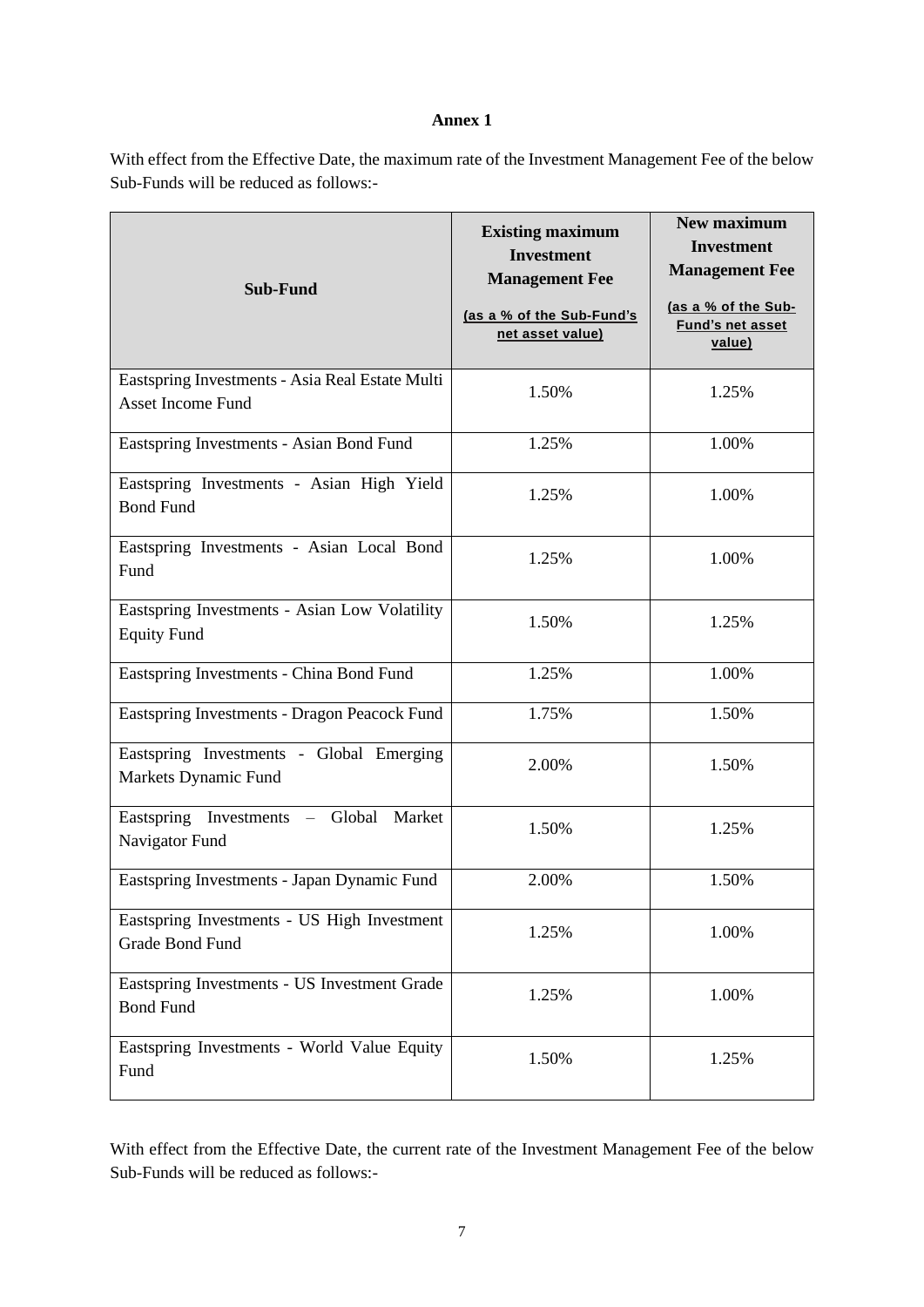| <b>Sub-Fund</b>                                                     | <b>Existing current</b><br><b>Investment</b><br><b>Management Fee</b><br>(as a % of the Sub-Fund's<br>net asset value) | New current<br><b>Investment</b><br><b>Management Fee</b><br>(as a % of the Sub-<br>Fund's net asset<br>value) |  |
|---------------------------------------------------------------------|------------------------------------------------------------------------------------------------------------------------|----------------------------------------------------------------------------------------------------------------|--|
| Eastspring Investments - Asian Local Bond<br>Fund                   | 1.25%                                                                                                                  | 1.00%                                                                                                          |  |
| Eastspring Investments - Asian Low Volatility<br><b>Equity Fund</b> | 1.25%                                                                                                                  | 1.00%                                                                                                          |  |
| Eastspring Investments - Dragon Peacock Fund                        | 1.75%                                                                                                                  | 1.50%                                                                                                          |  |
| Eastspring Investments - US High Investment<br>Grade Bond Fund      | 1.25%                                                                                                                  | 0.75%                                                                                                          |  |
| Eastspring Investments - US Investment Grade<br><b>Bond Fund</b>    | 1.25%                                                                                                                  | 0.75%                                                                                                          |  |
| Eastspring Investments - World Value Equity<br>Fund                 | 1.50%                                                                                                                  | 1.25%                                                                                                          |  |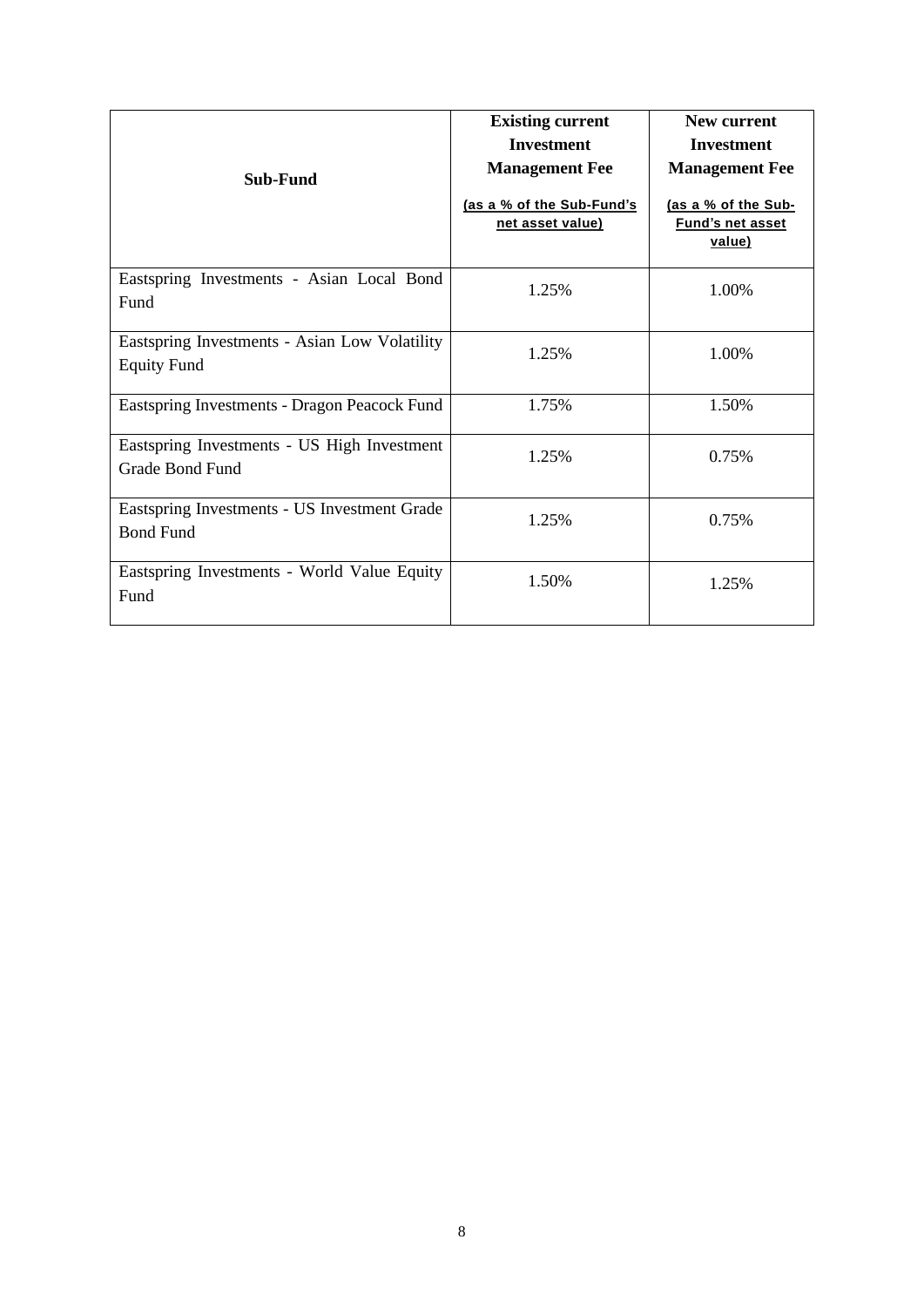# **Annex 2**

As a result of the change in fee structure as set out in part (1) of this notice, the ongoing charges figures of the Sub-Funds will change as follows:

|                                                               |                                                                                             | Under the existing fee model <sup>^</sup><br>Under the new fee model <sup>#</sup>                           |                                                                                                                                               |                                                                                       | <b>Ongoing charges figure</b>                                   |                                                                                                                                       |                                                                                                                                                        |
|---------------------------------------------------------------|---------------------------------------------------------------------------------------------|-------------------------------------------------------------------------------------------------------------|-----------------------------------------------------------------------------------------------------------------------------------------------|---------------------------------------------------------------------------------------|-----------------------------------------------------------------|---------------------------------------------------------------------------------------------------------------------------------------|--------------------------------------------------------------------------------------------------------------------------------------------------------|
| <b>Fund Name</b>                                              | <b>Existing</b><br>depositary<br>fee (as a $%$<br>of the Sub-<br>Fund's net<br>asset value) | <b>Existing</b><br>current<br><b>Administration</b><br>Fee (as a % of<br>the Sub-Fund's<br>net asset value) | <b>Operating and</b><br>servicing<br>expenses -<br>current fixed<br>annual<br>percentage (as<br>a % of the Sub-<br>Fund's net<br>asset value) | <b>Expected impact</b><br>on fees and<br>expenses paid by<br>the SICAV                | <b>Ongoing charges</b><br>figure of Class A<br>as at April 2022 | <b>Estimated</b><br>ongoing charges<br>figure## of Class<br>A following the<br>implementation<br>of Change in Fee<br><b>Structure</b> | <b>Expected impact</b><br>on ongoing<br>charges figure of<br><b>Class A following</b><br>the<br>implementation<br>of Change in Fee<br><b>Structure</b> |
| Eastspring Investments -<br>Asian Bond Fund                   | Up to<br>0.12%                                                                              | 0.25%                                                                                                       | 0.25%                                                                                                                                         | Decrease                                                                              | 1.34%                                                           | 1.25%                                                                                                                                 | Decrease                                                                                                                                               |
| Eastspring Investments -<br>Asian Equity Fund                 | Up to<br>0.12%                                                                              | 0.50%                                                                                                       | 0.25%                                                                                                                                         | Decrease                                                                              | 2.16%                                                           | 1.75%                                                                                                                                 | Decrease                                                                                                                                               |
| Eastspring Investments -<br>Equity<br>Asian<br>Income<br>Fund | Up to<br>0.12%                                                                              | 0.00%                                                                                                       | 0.25%                                                                                                                                         | May increase,<br>depending on the<br>actual level of<br>other expenses <sup>#</sup> . | 1.65%                                                           | 1.75%                                                                                                                                 | Increase                                                                                                                                               |
| Eastspring Investments -<br>Asian High Yield Bond<br>Fund     | Up to<br>0.12%                                                                              | 0.25%                                                                                                       | 0.25%                                                                                                                                         | Decrease                                                                              | 1.36%                                                           | 1.25%                                                                                                                                 | Decrease                                                                                                                                               |
| Eastspring Investments -<br>Asian Local Bond Fund             | Up to<br>0.12%                                                                              | 0.25%                                                                                                       | 0.25%                                                                                                                                         | Decrease                                                                              | 1.62%                                                           | $1.25\%*$                                                                                                                             | Decrease                                                                                                                                               |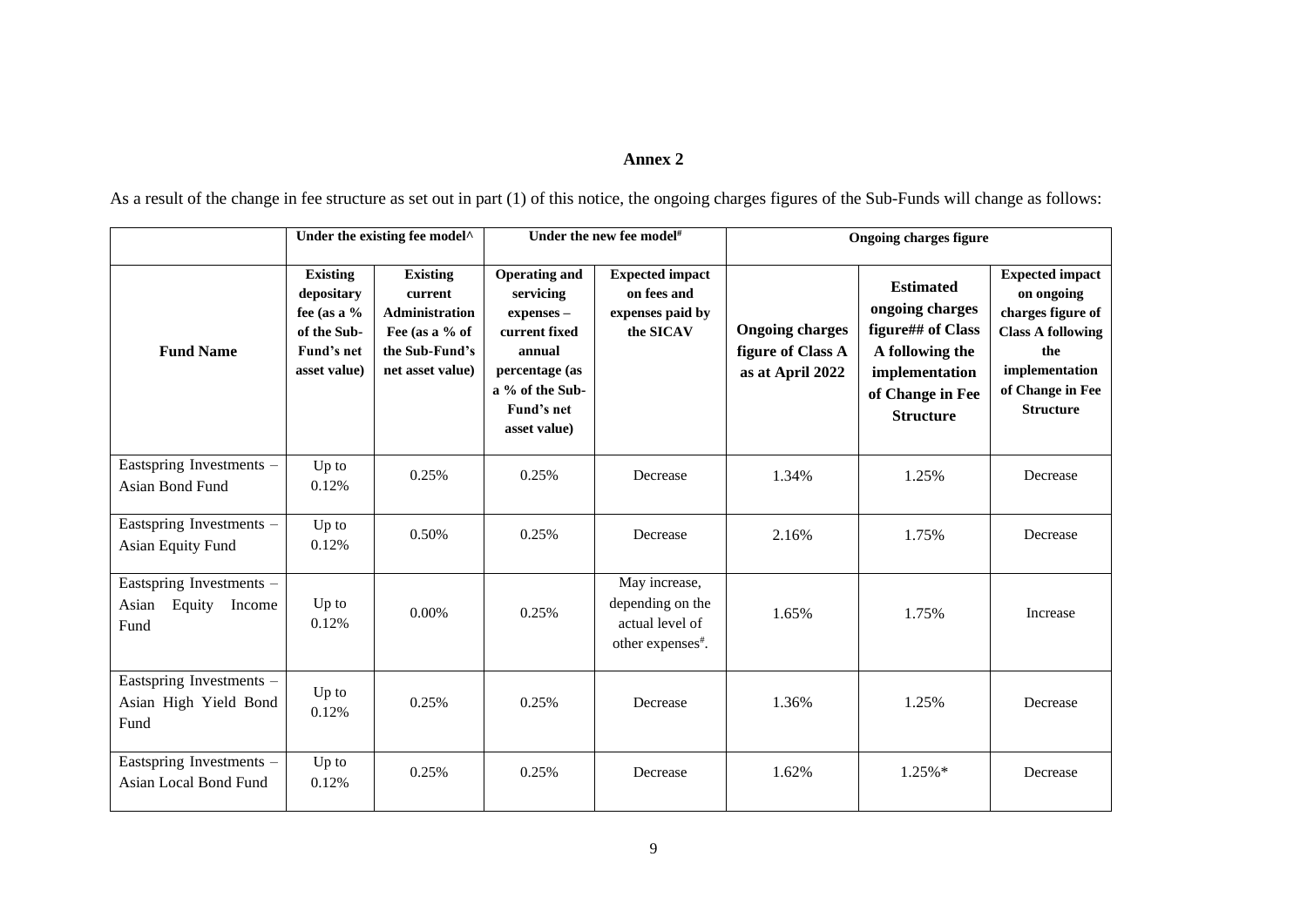| Eastspring Investments -<br>Asia Sustainable Bond<br>Fund                 | Up to<br>0.12% | 0.25% | 0.25% | Decrease                                                                              | 1.40% | 1.25%     | Decrease  |
|---------------------------------------------------------------------------|----------------|-------|-------|---------------------------------------------------------------------------------------|-------|-----------|-----------|
| Eastspring Investments -<br>Asian Low<br>Volatility<br><b>Equity Fund</b> | Up to<br>0.12% | 0.25% | 0.25% | Decrease                                                                              | 1.63% | $1.25%$ * | Decrease  |
| Eastspring Investments -<br>Asia Real Estate Multi<br>Asset Income Fund   | Up to<br>0.12% | 0.10% | 0.25% | May increase,<br>depending on the<br>actual level of<br>other expenses <sup>#</sup> . | 1.45% | 1.45%     | No change |
| Eastspring Investments -<br>Capital Reserve Fund                          | Up to<br>0.12% | 0.05% | 0.25% | May increase,<br>depending on the<br>actual level of<br>other expenses <sup>#</sup> . | 0.69% | 0.75%     | Increase  |
| Eastspring Investments -<br>China A Shares Growth<br>Fund                 | Up to<br>0.12% | 0.25% | 0.25% | Decrease                                                                              | 1.85% | 1.75%     | Decrease  |
| Eastspring Investments -<br>China Bond Fund                               | Up to<br>0.12% | 0.25% | 0.25% | Decrease                                                                              | 1.26% | 1.05%     | Decrease  |
| Eastspring Investments -<br>China Equity Fund                             | Up to<br>0.12% | 0.50% | 0.25% | Decrease                                                                              | 2.17% | 1.75%     | Decrease  |
| Eastspring Investments -<br>Dragon Peacock Fund                           | Up to<br>0.12% | 0.50% | 0.25% | Decrease                                                                              | 2.40% | $1.75%$ * | Decrease  |
| Eastspring Investments -<br>Global<br>Emerging<br>Markets Dynamic Fund    | Up to<br>0.12% | 0.30% | 0.25% | Decrease                                                                              | 1.95% | 1.75%     | Decrease  |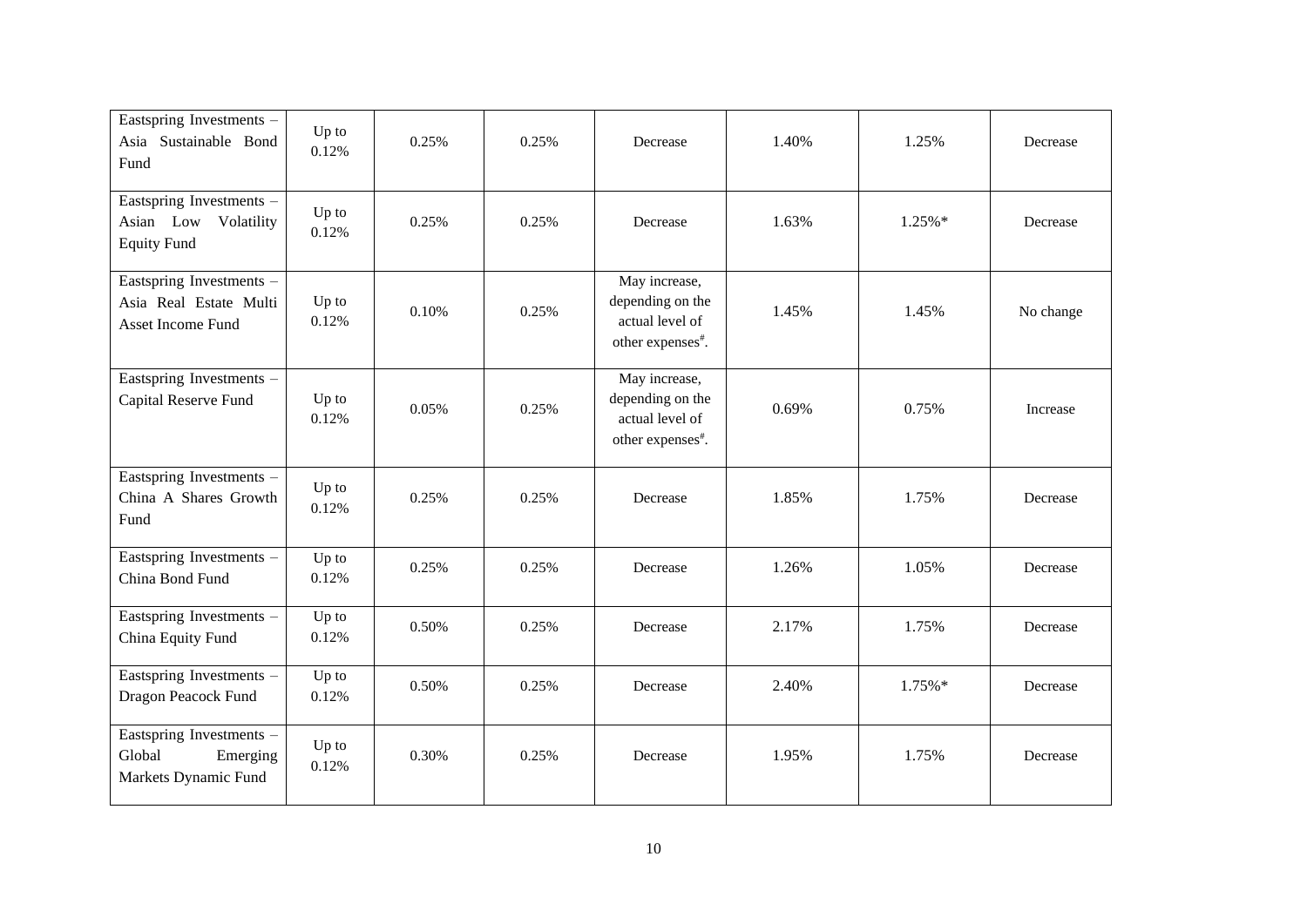| Eastspring Investments -<br>Global Market Navigator<br>Fund                 | Up to<br>0.12% | $0.00\%$ | 0.25% | May increase,<br>depending on the<br>actual level of<br>other expenses#.              | 1.61% | 1.50%      | Decrease |
|-----------------------------------------------------------------------------|----------------|----------|-------|---------------------------------------------------------------------------------------|-------|------------|----------|
| Eastspring Investments -<br>Greater<br>China Equity<br>Fund                 | Up to<br>0.12% | 0.50%    | 0.25% | Decrease                                                                              | 2.14% | 1.75%      | Decrease |
| Eastspring Investments -<br>India Equity Fund                               | Up to<br>0.12% | 0.50%    | 0.25% | Decrease                                                                              | 2.21% | 1.75%      | Decrease |
| Eastspring Investments -<br>Indonesia Equity Fund                           | Up to<br>0.12% | 0.50%    | 0.25% | Decrease                                                                              | 2.19% | 1.75%      | Decrease |
| Eastspring Investments -<br>Japan Dynamic Fund                              | Up to<br>0.12% | 0.00%    | 0.25% | May increase,<br>depending on the<br>actual level of<br>other expenses <sup>#</sup> . | 1.60% | 1.75%      | Increase |
| Eastspring Investments -<br>High Investment<br><b>US</b><br>Grade Bond Fund | Up to<br>0.12% | 0.25%    | 0.25% | Decrease                                                                              | 1.59% | $1.00\% *$ | Decrease |
| Eastspring Investments -<br>US High Yield Bond<br>Fund                      | Up to<br>0.12% | 0.25%    | 0.25% | Decrease                                                                              | 1.59% | 1.50%      | Decrease |
| Eastspring Investments -<br>US Investment Grade<br><b>Bond Fund</b>         | Up to<br>0.12% | 0.25%    | 0.25% | Decrease                                                                              | 1.60% | $1.00\% *$ | Decrease |
| Eastspring Investments -<br>World Value Equity Fund                         | Up to<br>0.12% | 0.50%    | 0.25% | Decrease                                                                              | 2.14% | $1.50\%*$  | Decrease |